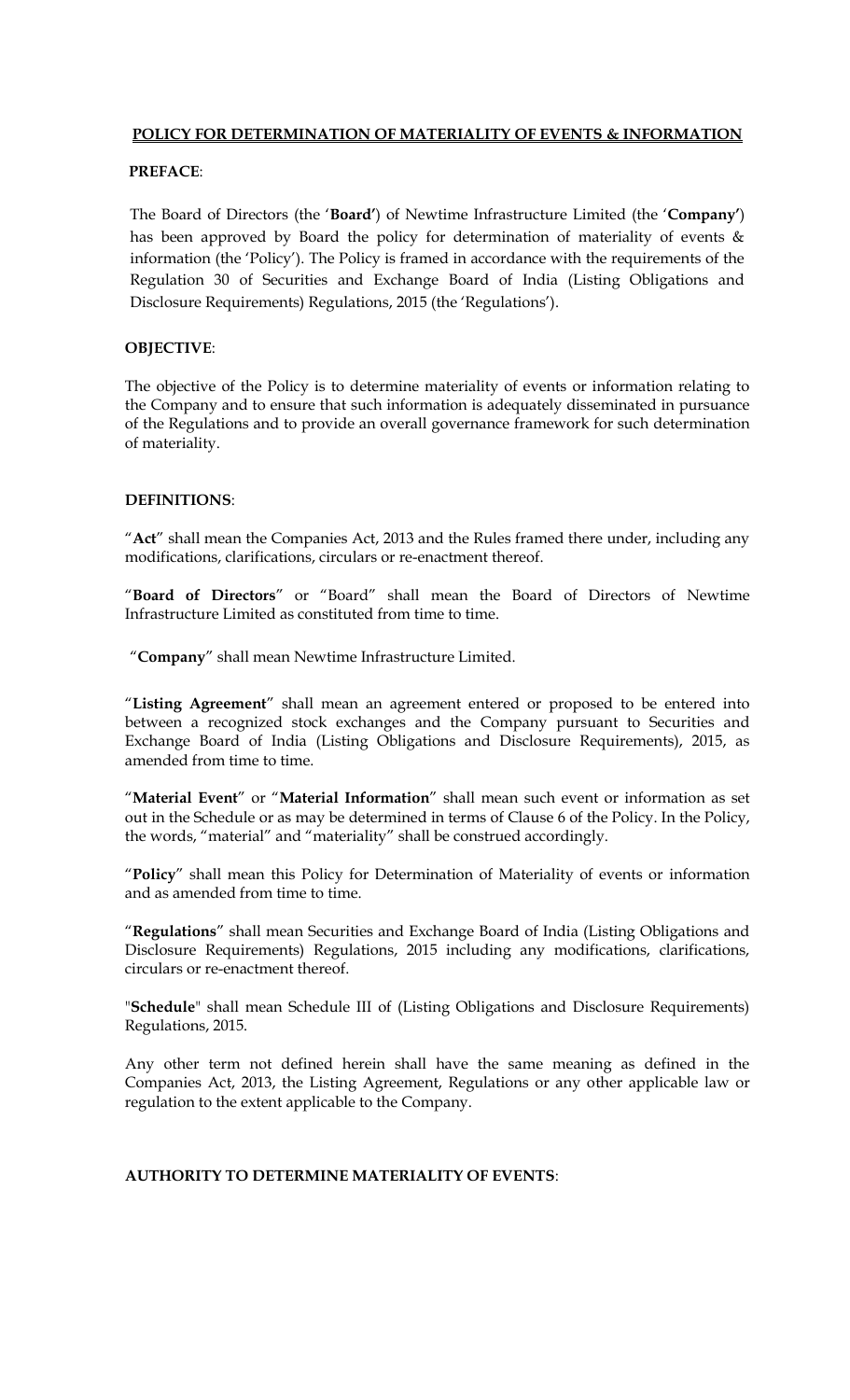The respective Heads of the Department (Designated Officers) who are responsible for relevant areas of the Company's operations to which any item of information relates must report to Whole time Director of the Company (hereafter referred as "key managerial personnel") any event / information which is material as defined in this policy or of which Designated Officer is unsure as to its materiality. The Compliance Officer of the Company shall always be marked on such communication. The event / information should be reported immediately after a Designated Officer becomes aware of it.

On receipt of a communication of a potential material event / information, the key managerial personnel shall:

Review the event / information and take necessary steps to verify its accuracy;

Assess if the event / information is required to be disclosed to the Stock Exchanges under the Regulations under this policy and take necessary actions as per Clause 6  $\&$  7 of this policy.

If the key managerial personnel are not certain about the materiality of any event / information, they may refer matter for external legal advice for appropriate guidance thereafter.

## **GUIDELINES FOR DETERMINING MATERIALITY OF EVENTS OR INFORMATION:**

Certain information is *per se* Material Information as defined in the Listing Regulations. An illustrative list of such Material event / information is attached as Annexure A.

Besides *per se* Material Information, materiality of an event / information must be subject to the following criteria:

The omission of an event or information, which is likely to result in discontinuity or alteration of event or information already available publicly; or

The omission of an event or information is likely to result in significant market reaction if the said omission came to light at a later date;

In case where the criteria specified in sub-clause (a) and (b) are not applicable, an event/ information may be treated as being material if in the opinion of the Board of the Company, the event/information is considered material.

An illustrative list of such Material event/ information is attached as Annexure B.

## **DISCLOSURES OF EVENTS OR INFORMATION:**

Events specified in Annexure A are deemed to be material event / information and the Company shall make disclosure of such events or information as soon as reasonably possible and not later than twenty-four (24) hours from the occurrence of such event or information in the following manner:

Inform the stock exchanges on which the securities of the Company are listed;

Upload on the corporate website of the Company.

Provided that in case the disclosure is made after twenty-four (24) hours of occurrence of such event or information, the Company shall along with such disclosure(s) provide an explanation for the delay.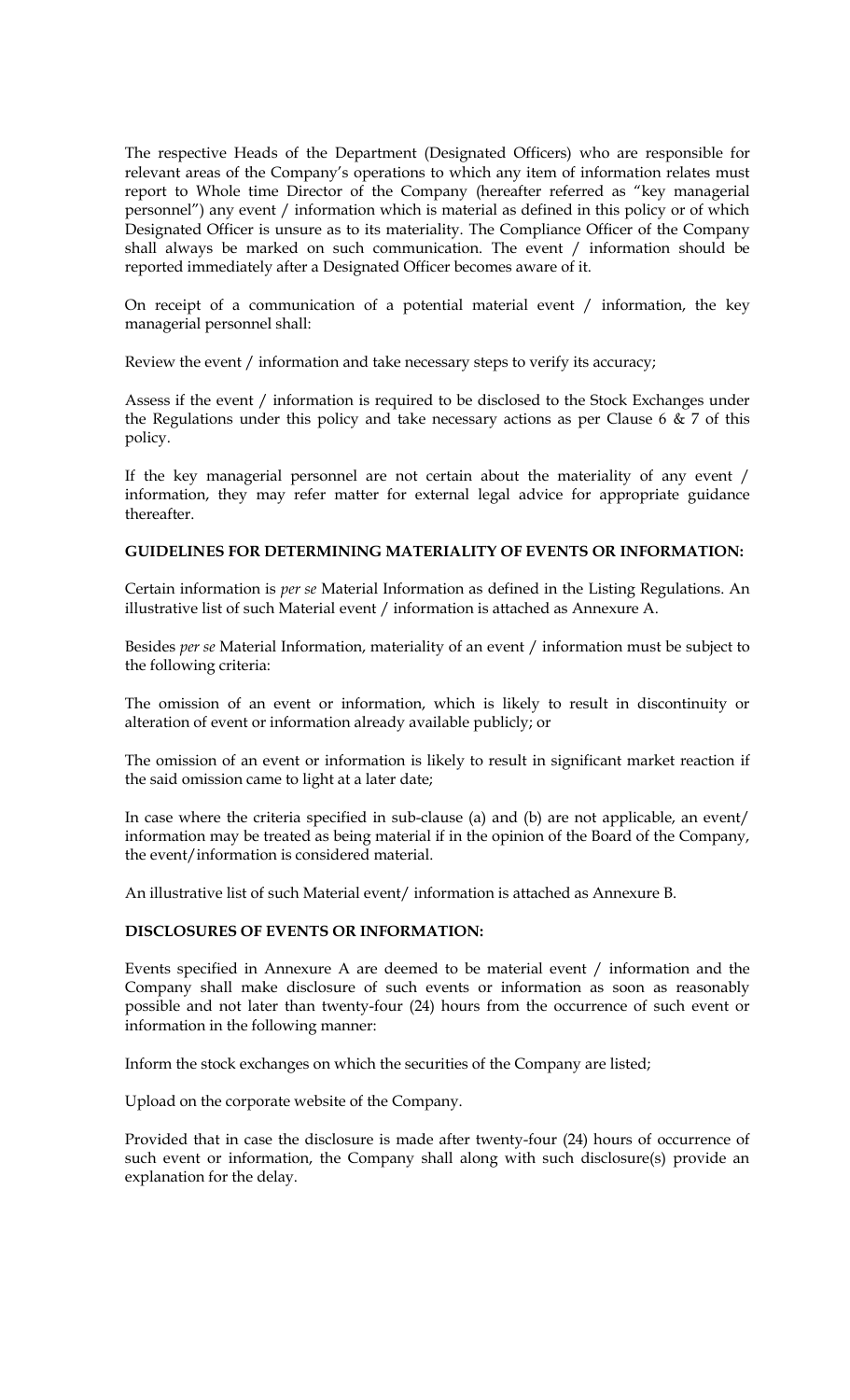Provided further that disclosure with respect to events specified in Point 4 (Outcome of Meetings of Board of Directors) of Annexure A shall be made within thirty minutes or such other time as appropriate of the conclusion of the board meeting.

The Company shall make the disclosure of events/information as specified in Annexure B based on application of guidelines for determining Materiality as per clause 6 of the Policy.

All the above disclosures will be hosted on the website of the Company for a minimum period of five years and thereafter archived in accordance with the Company's policy for Preservation of Documents.

# **COMMUNICATION AND DISSEMINATION OF THE POLICY:**

This policy after duly approved by the Board of Directors shall be notified and communicated to the all employees/ functional head of respective departments of the Company. The new employees shall be informed about the policy by the Human Resource and Administration department. For all the Employees and Directors, whether existing or new, a copy of this Policy shall be posted on the web-site of the Company.

### **AMENDMENTS:**

The Board may subject to the applicable laws amend any provision(s) or substitute any of the provision(s) with new provision(s) or replace the Policy entirely with a new Policy. The policy is subject to review from time to time. However, no such amendment or modification shall be inconsistent with the applicable provisions of any law for the time being in force.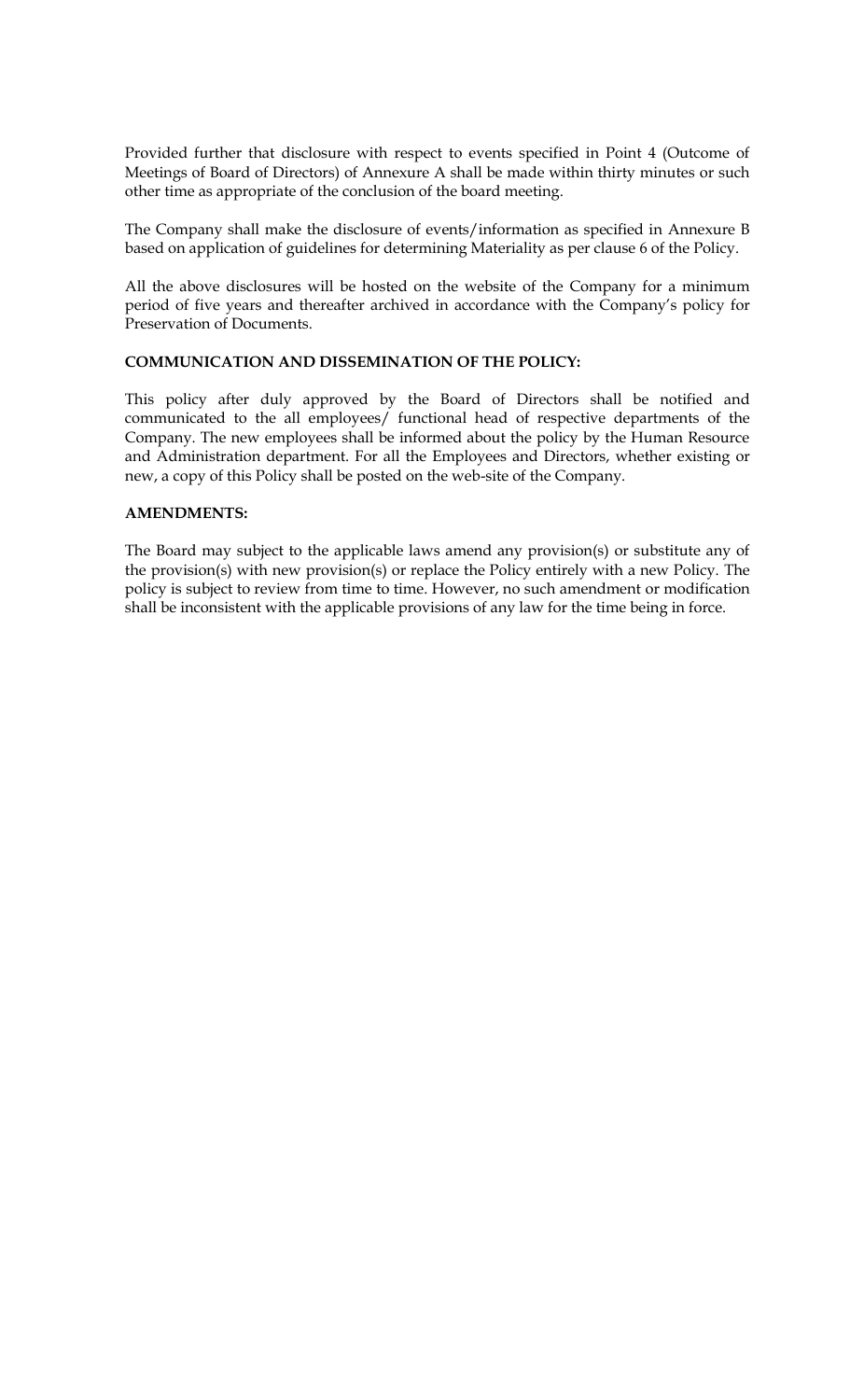# **ANNEXURE A**

Events which shall be mandatorily disclosed without any further consideration of the guidelines for materiality:

Acquisition(s) (including agreement to acquire), Scheme of Arrangement (amalgamation/ merger/ demerger/restructuring), or sale or disposal of any unit(s), division(s) or subsidiary of the Company or any other restructuring;

Explanation - 'Acquisition' shall mean, -

Acquiring control, whether directly or indirectly; or,

Acquiring or agreeing to acquire shares or voting rights in, a company, whether directly or indirectly, such that -

The Company holds shares or voting rights aggregating to five per cent or more of the shares or voting rights in the said company, or;

There has been a change in holding from the last disclosure and such change exceeds two per cent of the total shareholding or voting rights in the said company.

Issuance or forfeiture of securities, split or consolidation of shares, buyback of securities, any restriction on transferability of securities or alteration in terms or structure of existing securities including forfeiture, reissue of forfeited securities, alteration of calls, redemption of securities etc.;

Revision in credit rating(s);

Outcome of Meetings of the Board of Directors: The Company shall disclose to the Exchange(s), within 30 minutes of the closure of any meeting held to consider the following:

Dividends and/or cash bonuses recommended or declared or the decision to pass any dividend and the date on which dividend shall be paid/dispatched;

Any cancellation of a dividend with reasons thereof;

The decision on buyback of securities;

The decision with respect to fund raising proposed to be undertaken;

Increase in capital by issue of bonus shares through capitalization of reserves including the date on which such bonus shares shall be credited/dispatched;

reissue of forfeited shares or securities, or the issue of shares or securities held in reserve for future issue or the creation in any form or manner of new shares or securities or any other rights, privileges or benefits which may be to subscribed to;

Short particulars of any other alterations of capital, including calls;

Financial results;

Decision on voluntary delisting by the Company from stock exchange(s);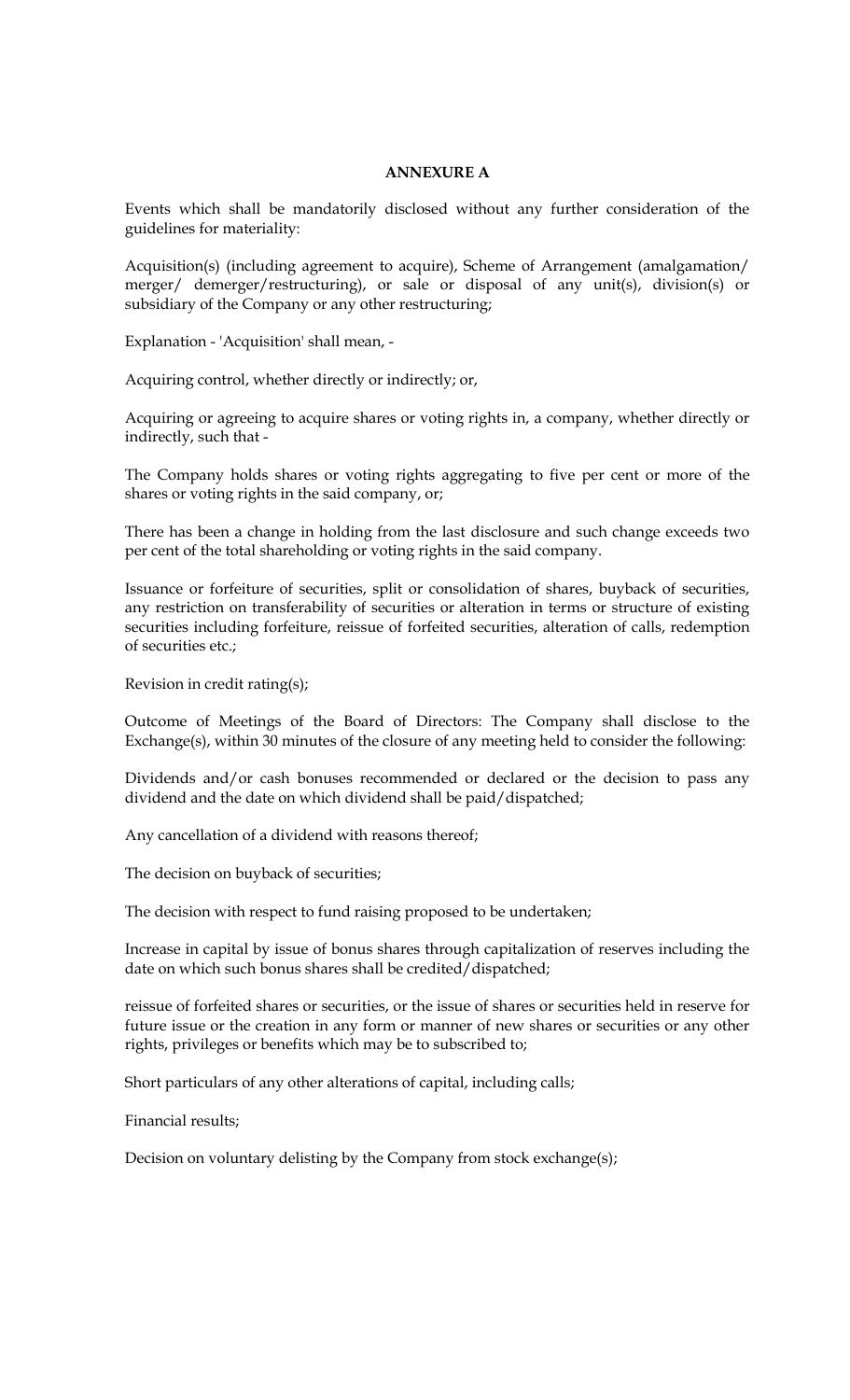Agreements (viz. shareholder agreement(s), joint venture agreement(s), family settlement agreement(s) (to the extent that they impact management and control of the company), agreement(s)/treaty(ies)/contract(s) with media companies) which are binding and not in normal course of business, revision(s) or amendment(s) and termination(s) thereof;

Fraud/defaults by a Promoter or Key Managerial Personnel or by Company or arrest of Key Managerial Personnel or a Promoter;

Change in Directors, Key Managerial Personnel (Managing Director, Chief Executive Officer, Chief Financial Officer, Company Secretary etc.), Auditor and Compliance Officer;

Appointment or discontinuation of share transfer agent;

Corporate debt restructuring;

One-time settlement with a bank;

Reference to BIFR and winding-up petition filed by any party /creditors;

Issuance of Notices, call letters, resolutions and circulars sent to shareholders, debenture holders or creditors or any class of them or advertised in the media by the Company;

Proceedings of Annual and extraordinary general meetings of the Company;

Amendments to memorandum and articles of association of Company, in brief;

Schedule of Analyst or institutional investor meets and presentations on financial results made by the Company to analysts or institutional investors.